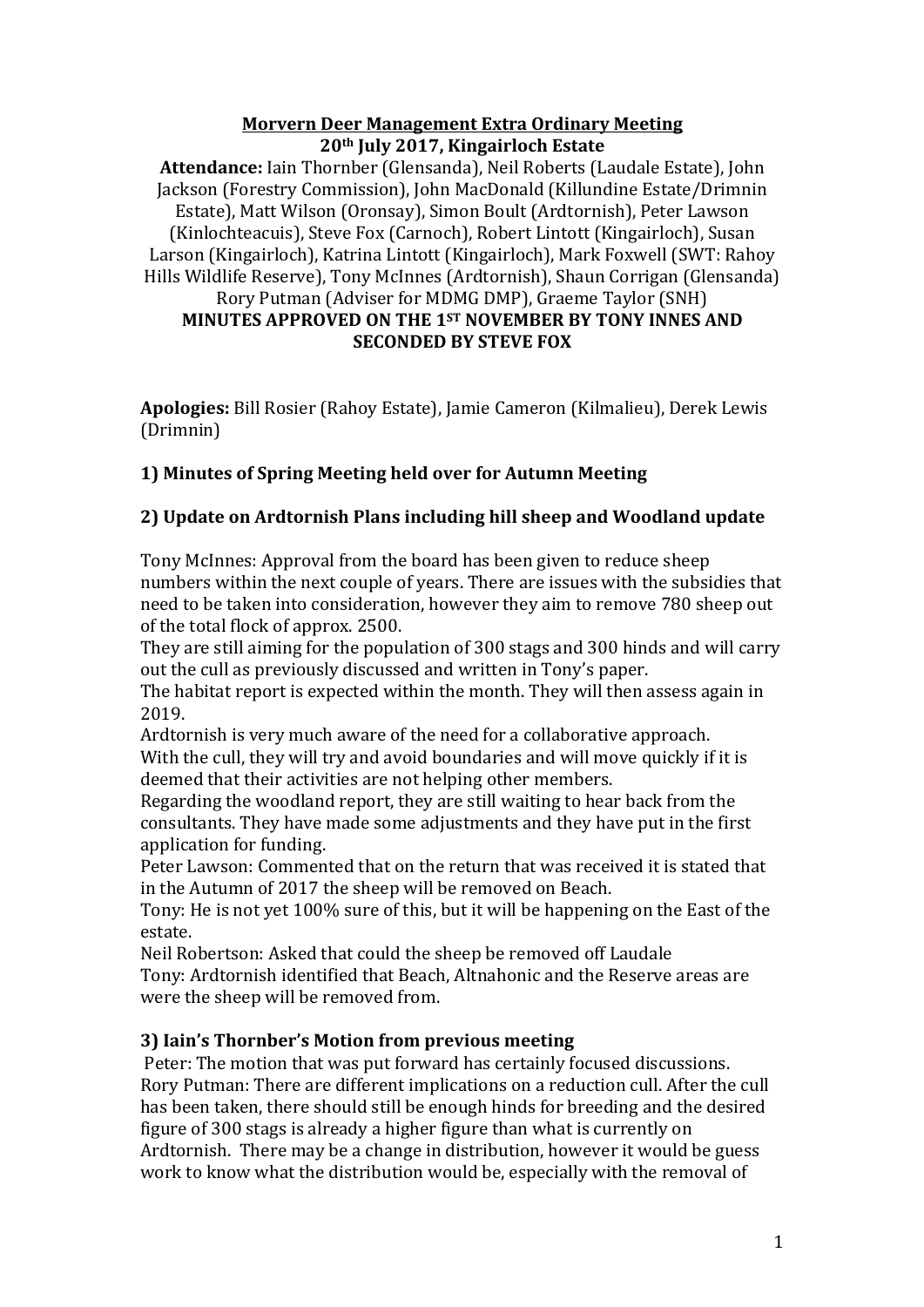sheep. He is not sure how long it will take for stabilization to occur. Tony: Still not confident that there has been an accurate stag count. However, Artornish plans to go organic with the sheep flock, creating a more expensive commodity. If by 2030, there are no sheep on the estate, no-one on the estate's board would be that worried.

Rory: Information on cull location/count model hasn't been done as the information is not available to him. In this part of the management area there are two sub populations and much better modeling could be done if cull information was recorded.

Simon Boult: He does have records of where culls have taken place. Susan Larson: Kingairloch also has cull location data

To get this information to Rory would mean the interaction of the sub populations could be analysed better.

Rob Lintott: It has to be looked at geographically rather than on estate boundaries

Rory: Confident that the hinds that will remain will be able to maintain the recruitment rate. Mature stags move onto neighbouring estates and that is unlikely to change and there has been a loss of juvenile stags. Once the hind reduction has taken place, there should be an increase of mature stags, hence being able to get to the figure of having 300 stags as they are along way from that figure presently.

There are also lots of things that neighbours can do to increase the number of residential stags on their own properties.

Susan: Kingairloch's concerns have been reduced following the added details and discussions that have been made.

Rory: He advised to not avoid culling on boundaries as that is why half of juvenile stags are leaving. It is a question of trusting Simon of culling stags that are truly Ardtornish's taking into consideration wind direction/weather patterns etc. Peter: Reiterated that the Spring meeting and the consequent motion brought a lot out for members to discuss.

Tony: They will continue to be open and share data.

Matt Wilson: What is the structure of the cull going to be- will it be through the ages? 

Simon: That is still in discussion at Ardtornish.

Iain Thornber: He does not regret the motion that was put forward, he was pleased to hear what Tony had to stay. He also thinks the group must continue to be open and nobody must be stopped from raising their concerns.

# **4) Public interest return format**

Steve Fox: There has to be an annual audit from each estate. A number of estates have responded. Raised the point if members would prefer to have their own form or use a standard one.

General discussion came to an agreement that it would be better if there was a standard form. Rory pointed out that it would be easer for data collection if that was the case.

Steve: Would like to have a form sent out to all members to be filled out retrospectively for previous season.

Graeme Taylor: Highlighted that other groups provide data annually. Ardtornish have now outlined their plans and it is now up to their neighbours to react to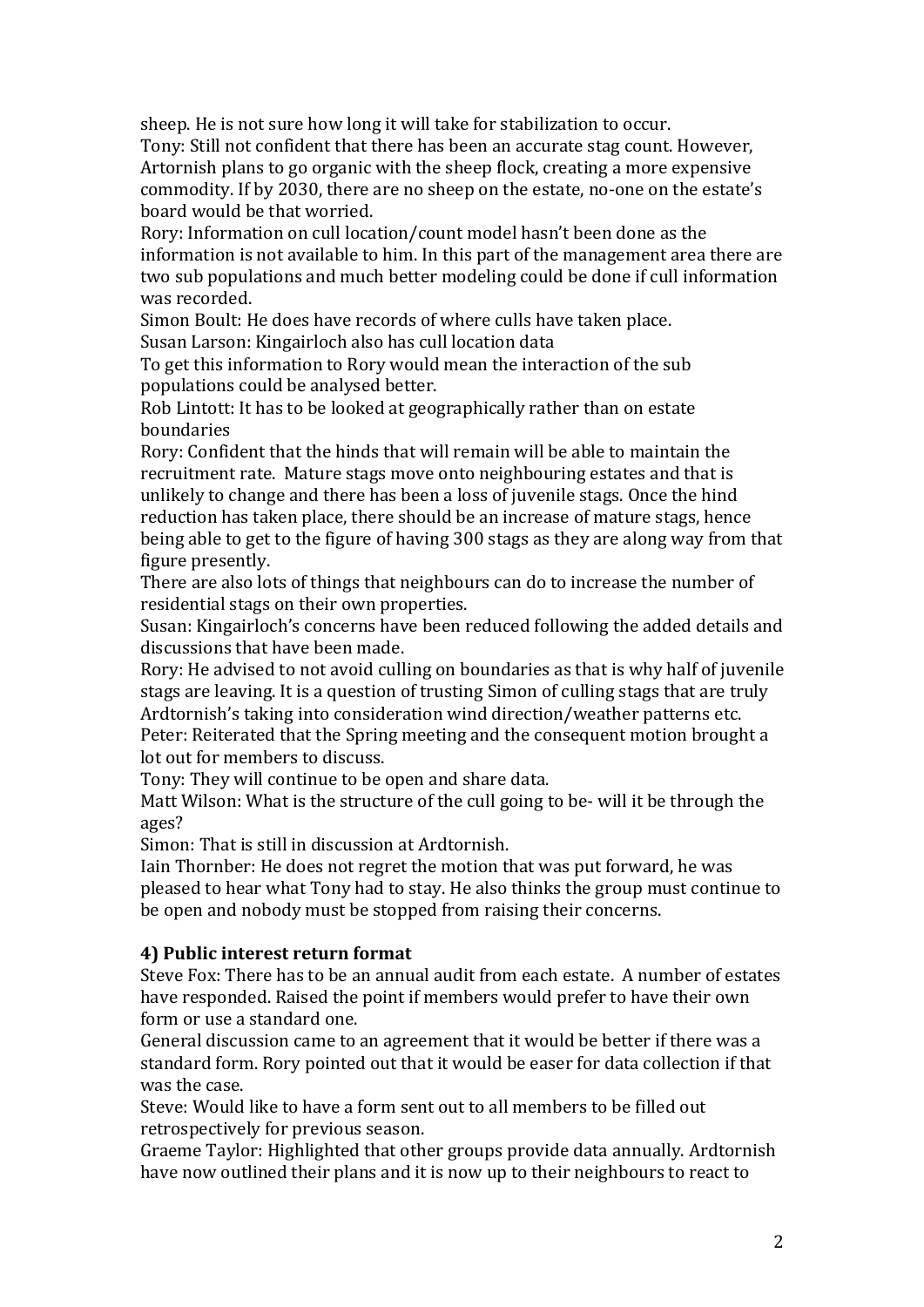what their proposals. The annual audit has to be done, regardless. John Jackson: Their records are on a computer system and should be able to pull off the required information.

Steve: Members that have to still send information are: SNH, Drimnin, Glencripisadle, Glensanda, SWT, Kilamlieu and Inversanda are very happy to be proactive within the group and provide their cull figures etc.

# **5)** Agreement over the format of cull returns and larder recording

Steve: Thought there was an existing cull information sheet, however couldn't find what the exact requirement was for data to be collected.

Rory: He will send over a form that has the bare minimum of records that is required for the group.

Graeme: Asked to make sure that hind fertility, location, date, tag was included.

# **6)** Additional funding to cover ADMG web hosting and sundry expenses

Peter: There is currently  $£700$  in the account and suggested that perhaps this should be increased for any other expenditures in the future. Funds are collected through cull numbers

Susan: ADMG have raised their figures from £3.50-£4. Based on last vears cull reports, income is looking like  $£2000$ , it is not known what the ADMG take. Tony: Stated that Alan Kennedy will support the group until the Autumn. Peter: At the next meeting there will be another discussion on subscriptions.

# **7) AONB**

Rob: Following the groups heli count next year, cull figures may have to be looked at again as there will be a more accurate count carried out. Graeme: SNH cannot guarantee there will be a helicopter available, however it could be at Christmas. They will be organizing the helicopter and it is possible for  $2/3$  stalkers to go up the helicopter and it may be that two helicopters are used.

A week's notice will be give. A count cannot be taken after March.

Group discussion was that it would not suit at Christmas, and going into Feb/March would be better

Susan: Kingairloch will be counted by a helicopter regardless, it is within the agreed plan following the cull program carried out. Kingairloch finds it hard to foot count.

It was pointed out that even with a helicopter you cannot guarantee woodland figures. 

In the event of having a heli count in November, the group would have to do a foot count in February, counting the whole area in order to work out recruitment rates. 

Game dealer discussions resulted in Fyne Game (Gordon Slaughter) being the preferred. Good payer, etc and the group will use him. The FC are tied into a contract with Highland Game.

#### Habitat impact assessment.

Peter: Suggested that there should be 120 bog and 120 heath across the whole group and he suggested 60 Ardtornish, 20 Kingairloch and Laudale and then 5 on